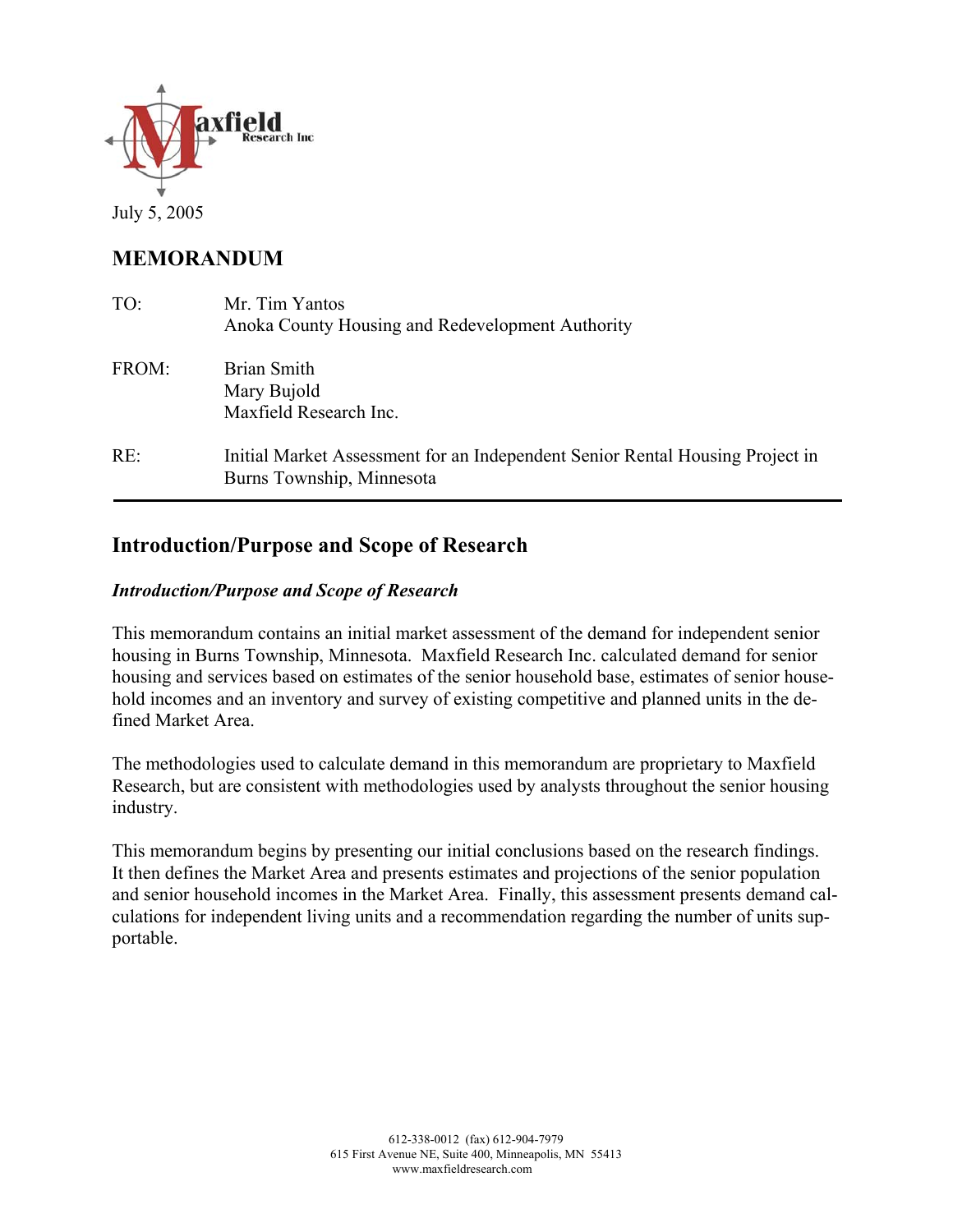### **Market Area Definition**

Based on the location of the Site, transportation routes, man-made geographic boundaries, and our experience of the draw areas for independent senior housing, we define the primary draw (or "market") for this Initial Market Assessment as the following group of communities: Burns Township, Oak Grove, and St. Francis. The Map below illustrates the geographic areas included in the Burns Township Market Area (highlighted in orange).

We estimate that approximately 80% of the market support for independent senior housing in Burns Township would come from this Market Area. The remaining portion of the demand (20%) for a senior housing development in Burns Township will come from outside the defined Market Area. These individuals will include people currently residing just outside the Market Area who have an orientation to the area (i.e., church, doctor, etc.); people who once resided in the area that desire to move back to be near friends and family, as well as parents of adult children living in the Market Area.



**Burns Township Market Area** 

Maxfield Research Inc.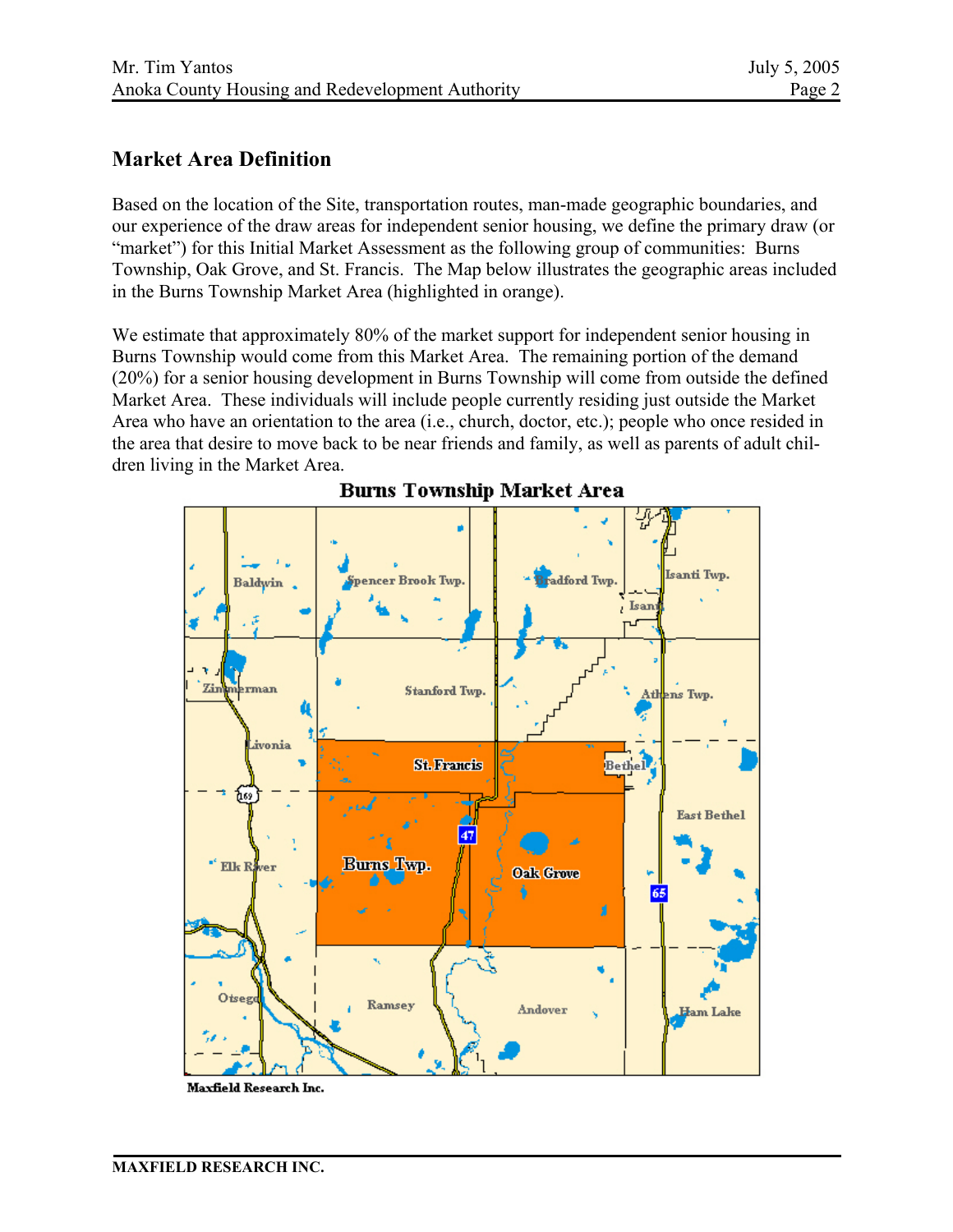## **Household Income Trends**

Table 1 shows estimated and projected incomes for senior households in the Market Area in 2004 and 2009. The income estimates were made by Maxfield Research Inc., based on data from Claritas Inc., a national demographics firm. The data helps determine the demand for senior housing based on the size of the market at specific price levels. It should be noted that the data does not account for the asset base of senior households, nor supplemental income that a senior household could gain from the proceeds of a home sale or from contributions from family members. This information has been compiled and is presented later in this report.

The frailer the senior, the greater the proportion of their income they will typically spend on housing and services. Studies have shown that seniors are often willing to pay 40% or more of their incomes for market rate senior housing with little or no services, while income allocations of 50% to 65% are typical in a congregate setting, and 80% to 90% percent or more for assisted living housing. The proceeds from the sale of a home, as well as financial assistance from adult children are often used as supplemental income to afford senior housing alternatives.

The following are key points regarding senior household incomes from Table 1.

- The median income among all age 65+ households in the Burns Township Market Area was estimated at \$45,309 in 2004. Within this age group, the median income for households between the ages of 65 and 74 was \$50,740, while the median income for households age 75 and older was \$33,701. The higher incomes for younger senior households (65 to 74) compared to older seniors (75+) is primarily due to the higher proportion of younger seniors who are married, and more likely to have two pensions or higher Social Security benefits, while some continue to work. Households age 55 to 64, who are often in their peak earning years, had a 2004 estimated income of just over \$74,335. These older adults are not a primary market for age-restricted senior housing.
- A senior household earning \$45,309 (the median income for households age 65 to 74 in 2004) could afford a monthly housing cost of \$1,510, allocating 40% of the household's annual income towards housing, or \$1,888, allocating 50% of income. A senior household earning \$33,701 (median income for households age 75+) could afford a monthly housing cost of \$1,404, allocating 50% of income towards housing.
- It is expected that the median income among age 65+ households will increase to \$52,302 in 2009, an increase of 15.4% over five years. Among age 65 to 74 households, the median income is projected to increase to \$58,969 in 2009, and among age 75 and older households, it is expected that the median income will increase to \$40,088.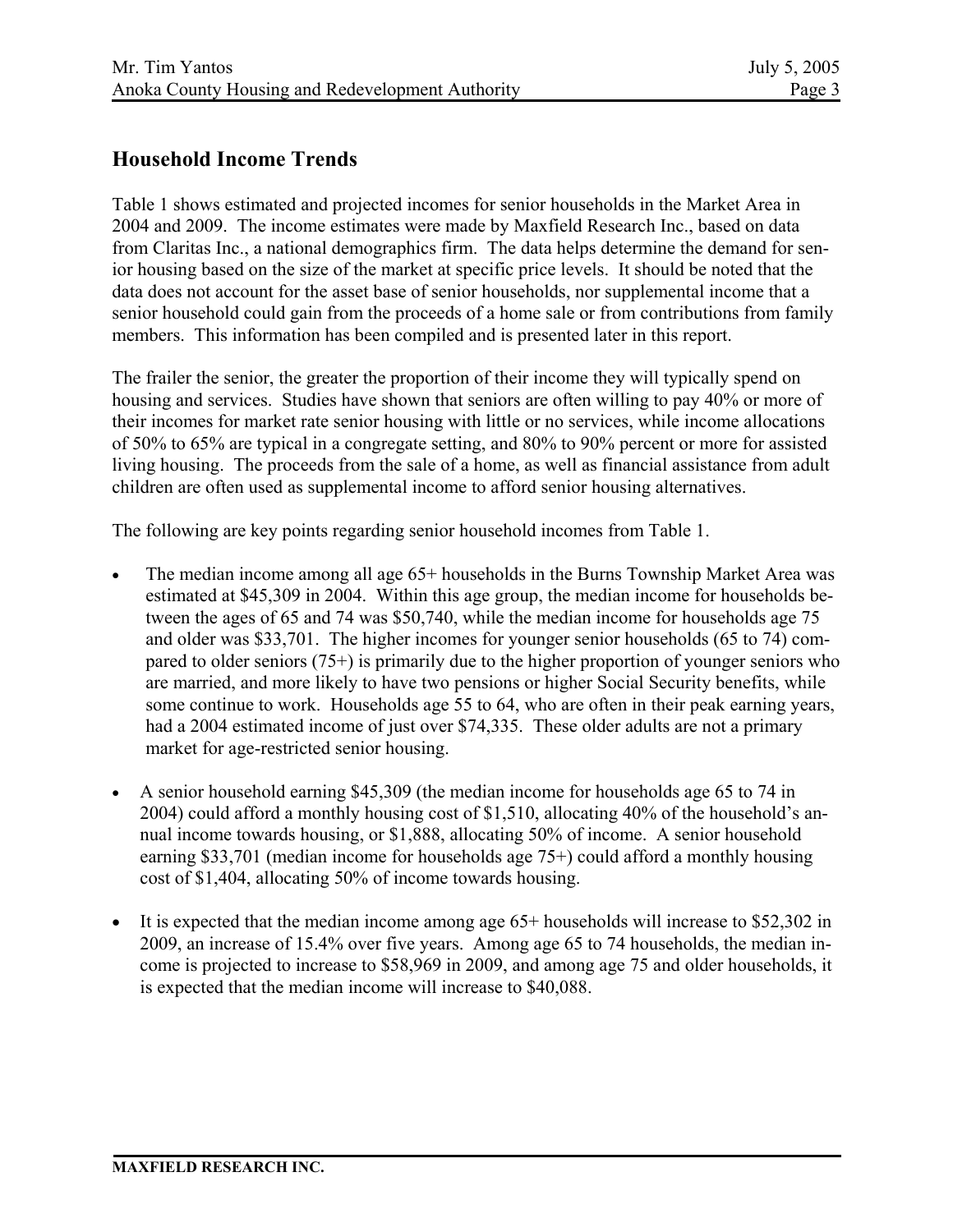|                                                |                         |             | <b>TABLE 1</b><br><b>OLDER ADULT INCOME DISTRIBUTION</b><br><b>BURNS TOWNSHIP MARKET AREA</b> |             |                       |             |           |             |  |
|------------------------------------------------|-------------------------|-------------|-----------------------------------------------------------------------------------------------|-------------|-----------------------|-------------|-----------|-------------|--|
|                                                |                         |             | 2004 & 2009                                                                                   |             |                       |             |           |             |  |
|                                                |                         |             | 2004                                                                                          |             |                       |             |           |             |  |
|                                                | 55-64                   |             | 65-74                                                                                         |             | $75+$                 |             | Total 65+ |             |  |
| <b>Under \$10,000</b>                          | No.<br>$\boldsymbol{0}$ | Pct.<br>0.0 | No.<br>28                                                                                     | Pct.<br>7.5 | No.<br>$\overline{0}$ | Pct.<br>0.0 | No.<br>28 | Pct.<br>5.1 |  |
| \$10,000-\$14,999                              | 7                       | 0.8         | 16                                                                                            | 4.3         | $\overline{4}$        | 2.3         | 20        | 3.6         |  |
| \$15,000-\$24,999                              | 50                      | 5.8         | 43                                                                                            | 11.5        | 49                    | 28.0        | 92        | 16.8        |  |
| \$25,000-\$34,999                              | 53                      | 6.2         | 41                                                                                            | 11.0        | 38                    | 21.7        | 79        | 14.4        |  |
| \$35,000-\$49,999                              | 97                      | 11.3        | 53                                                                                            | 14.2        | 50                    | 28.6        | 103       | 18.8        |  |
| \$50,000-\$74,999                              | 225                     | 26.3        | 124                                                                                           | 33.2        | 14                    | 8.0         | 138       | 25.1        |  |
| \$75,000-\$99,999                              | 185                     | 21.6        | 41                                                                                            | $11.0$      | 10                    | 5.7         | 51        | 9.3         |  |
| \$100,000 or more                              | 238                     | 27.8        | 28                                                                                            | 7.5         | 10                    | 5.7         | 38        | 6.9         |  |
| Total                                          | 855                     | 100.0       | 374                                                                                           | 100.0       | 175                   | 100.0       | 549       | 100.0       |  |
| Median Income                                  | \$74,335                |             | \$50,740                                                                                      |             | \$33,701              |             | \$45,309  |             |  |
|                                                |                         |             | 2009                                                                                          |             |                       |             |           |             |  |
|                                                | 55-64<br>65-74          |             |                                                                                               | $75+$       |                       | Total 65+   |           |             |  |
|                                                | No.                     | Pct.        | No.                                                                                           | Pct.        | No.                   | Pct.        | No.       | Pct.        |  |
| <b>Under \$10,000</b>                          | $\mathbf{0}$            | 0.0         | 31                                                                                            | 6.2         | $\boldsymbol{0}$      | 0.0         | 31        | 4.0         |  |
| \$10,000-\$14,999                              | $\overline{4}$          | 0.4         | 19                                                                                            | 3.8         | 4                     | 1.5         | 23        | 3.0         |  |
| \$15,000-\$24,999                              | 38                      | 3.5         | 38                                                                                            | 7.6         | 43                    | 15.7        | 81        | 10.4        |  |
| \$25,000-\$34,999                              | 63                      | 5.8         | 29                                                                                            | 5.8         | 67                    | 24.5        | 96        | 12.4        |  |
| \$35,000-\$49,999                              | 79                      | 7.2         | 93                                                                                            | 18.5        | 64                    | 23.4        | 157       | 20.2        |  |
| \$50,000-\$74,999                              | 255                     | 23.4        | 138                                                                                           | 27.5        | 60                    | 21.9        | 198       | 25.5        |  |
| \$75,000-\$99,999                              | 227                     | 20.8        | 87                                                                                            | 17.3        | 10                    | 3.6         | 97        | 12.5        |  |
| \$100,000 or more                              | 424                     | 38.9        | 67                                                                                            | 13.3        | 26                    | 9.5         | 93        | 12.0        |  |
| Total                                          | 1,090                   | 100.0       | 502                                                                                           | 100.0       | 274                   | 100.0       | 776       | 100.0       |  |
| Median Income                                  | \$86,669                |             | \$58,969                                                                                      |             | \$40,088              |             | \$52,302  |             |  |
|                                                |                         |             | Change                                                                                        |             |                       |             |           |             |  |
|                                                | 55-64                   |             |                                                                                               | 65-74       |                       | $75+$       |           | Total 65+   |  |
|                                                | No.                     | Pct.        | No.                                                                                           | Pct.        | No.                   | Pct.        | No.       | Pct.        |  |
| <b>Under \$10,000</b>                          | $\theta$                | 0.0         | 3                                                                                             | 10.7        | $\boldsymbol{0}$      | #DIV/0!     | 3         | 10.7        |  |
| \$10,000-\$14,999                              | $-3$                    | $-42.9$     | 3                                                                                             | 18.8        | $\boldsymbol{0}$      | 0.0         | 3         | 15.0        |  |
| \$15,000-\$24,999                              | $-12$                   | $-24.0$     | $-5$                                                                                          | $-11.6$     | $-6$                  | $-12.2$     | $-11$     | $-12.0$     |  |
| \$25,000-\$34,999                              | 10                      | 18.9        | $-12$                                                                                         | $-29.3$     | 29                    | 76.3        | 17        | 21.5        |  |
| \$35,000-\$49,999                              | $-18$                   | $-18.6$     | $40\,$                                                                                        | 75.5        | 14                    | 28.0        | 54        | 52.4        |  |
| \$50,000-\$74,999                              | 30                      | 13.3        | 14                                                                                            | 11.3        | 46                    | 328.6       | 60        | 43.5        |  |
| \$75,000-\$99,999                              | 42                      | 22.7        | 46                                                                                            | 112.2       | $\boldsymbol{0}$      | 0.0         | 46        | 90.2        |  |
| \$100,000 or more                              | 186                     | 78.2        | 39                                                                                            | 139.3       | 16                    | 160.0       | 55        | 144.7       |  |
| Total                                          | 235                     | 27.5        | 128                                                                                           | 34.2        | 99                    | 56.6        | 227       | 41.3        |  |
| Median Income                                  | \$12,334                | 16.6        | \$8,229                                                                                       | 16.2        | \$6,387               | 19.0        | \$6,994   | 15.4        |  |
| Sources: Claritas, Inc. Maxfield Research Inc. |                         |             |                                                                                               |             |                       |             |           |             |  |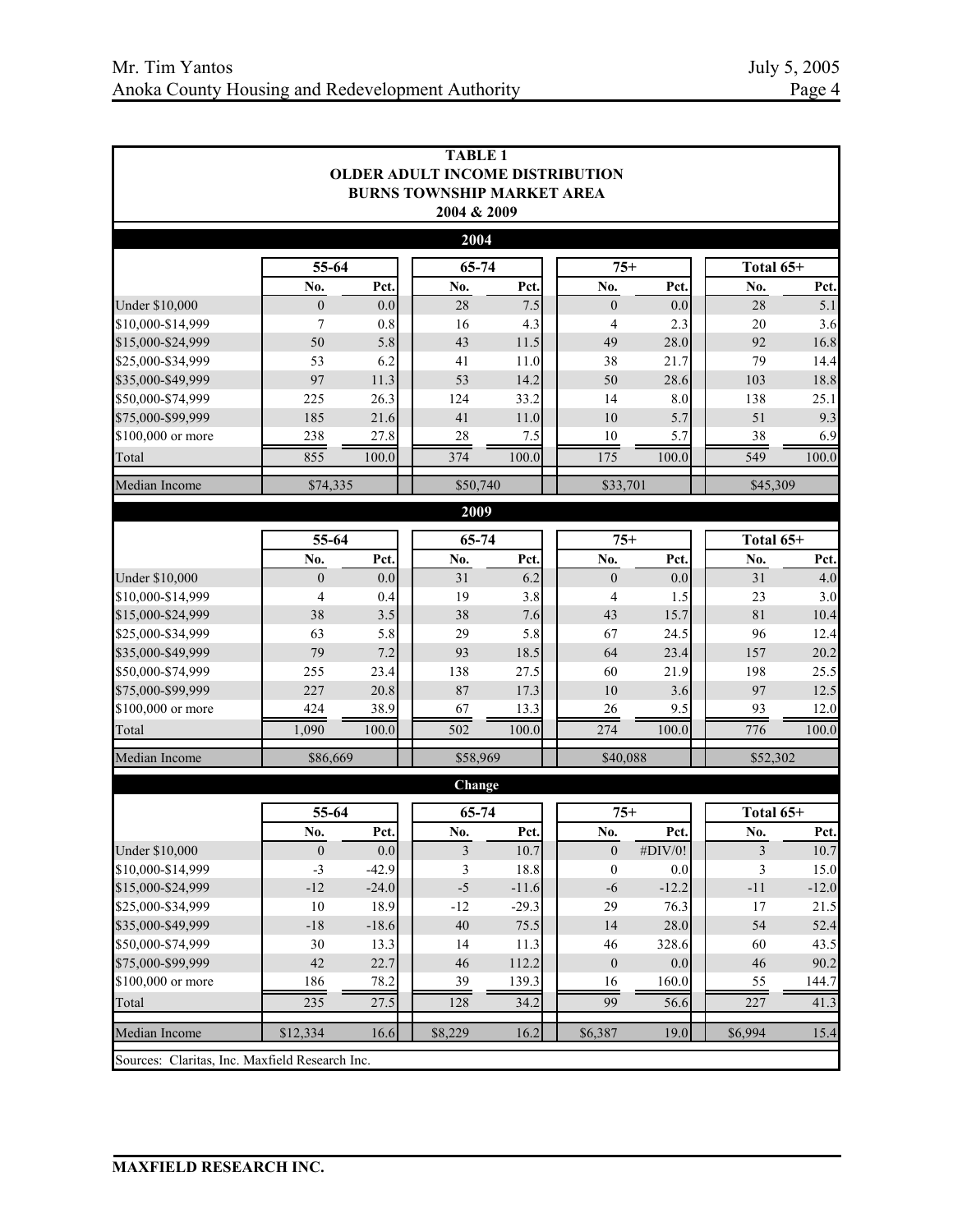- The target market for market rate independent senior housing is generally senior households age 65 and older with incomes of at least \$25,000 in 2004 (plus senior homeowners with incomes of at least \$15,000). Younger seniors, ages 55 to 64, may also choose age-restricted housing, accounting for only a small portion of the overall demand within any given Market Area. As of 2004, there were 409 senior households (ages 65+) in the Market Area with incomes of \$25,000 or higher, accounting for just under three quarters of all senior households.
- The number of senior households  $(65+)$  in the Burns Township Market Area is projected to increase by 227 households between 2004 and 2009, resulting in an increase of 41.3%. The number of income eligible seniors (\$30,000 or higher, accounting for inflation) increased by 184 households from 409 households in 2004 to 593 households in 2009.

The graph below shows the number of households by age cohort in 2004 and 2009, as well as the 2004 median household income.



## **Homeownership Rate**

In addition to existing income sources, many senior households are able to derive additional income by investing the proceeds from the sale of a home. This supplemental income can be used to cover the costs associated with residency in an age-restricted facility. Table 2 shows homeownership rates from the 1990 and 2000 Censuses for senior households in the Market Area.

• Overall, 95% of the Market Area's older adult and senior (age 55+) households owned their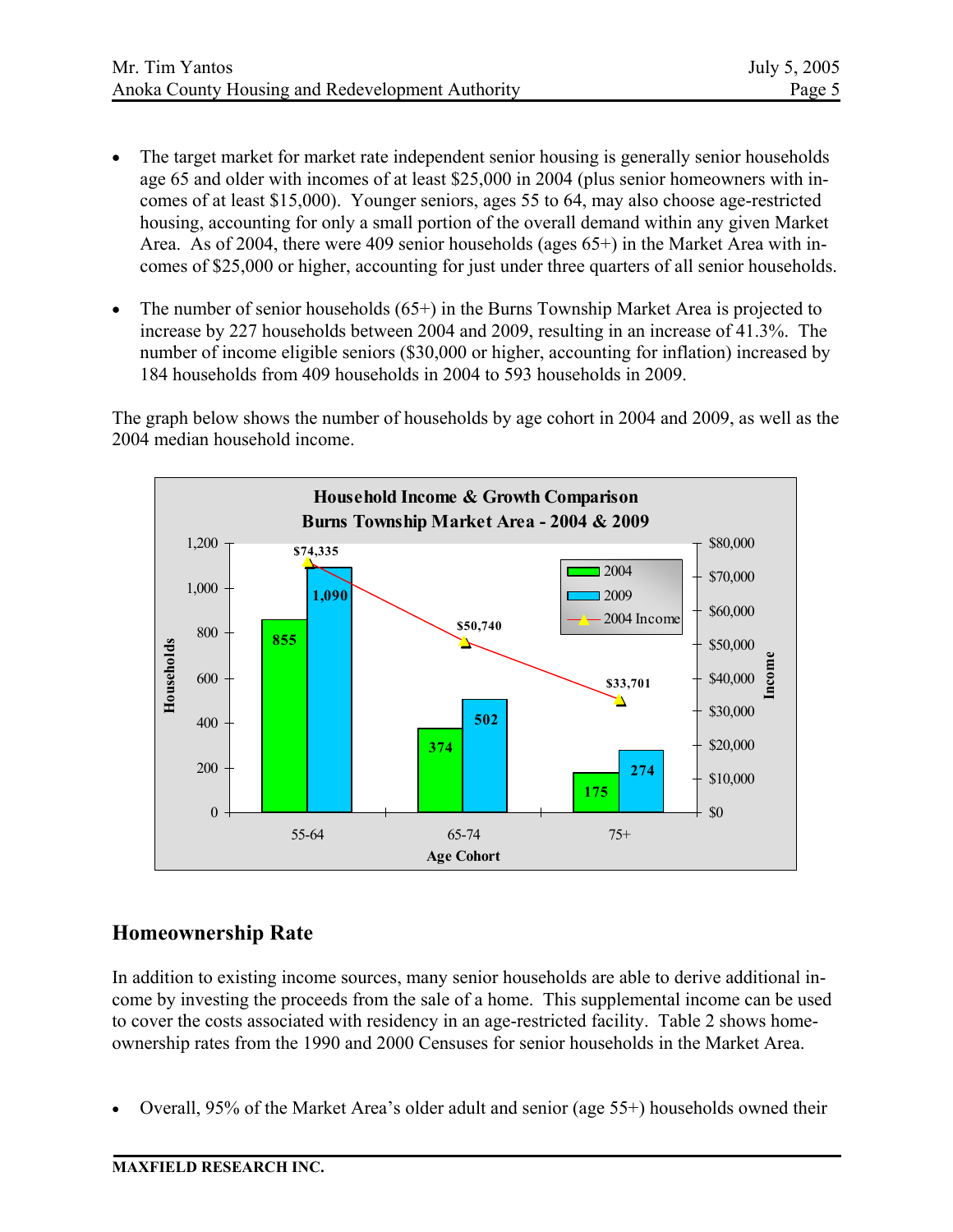housing in 2000. Homeownership rates, however, decline as householders age, from 97% among households age 55 to 64, to 95% among householders ages 65 to 74, and 84% for households age 75 and older in 2000.

- Total older adult and senior (age 55+) owner-occupied households increased by 519 (a 112% increase) and the number of renters increased by 30 households (a 120% increase) between 1990 and 2000. The high homeownership rate indicates a large percentage of seniors today have equity in an existing home that they can allocate to senior housing.
- Households age 75 and over experienced an increase of 58 owner households (a 121% increase) and increased the homeownership rate from 81% to 84% from 1990 to 2000. This shows both the strong growth in the Market Area and either the desire of seniors to stay in their homes or the lack of maintenance-free housing for seniors to move to.
- As seniors age, they may no longer desire, or be able or willing to maintain their singlefamily homes. They may prefer to move to housing that offers them greater freedom from maintenance and/or offers support services. Seniors typically begin to consider moving into senior housing in their early 70s.

|                                                   |       |      | <b>TABLE 2</b><br>1990 and 2000 |                | <b>OLDER ADULT HOUSEHOLD TENURE</b><br><b>BURNS TOWNSHIP MARKET AREA</b> |      |             |      |
|---------------------------------------------------|-------|------|---------------------------------|----------------|--------------------------------------------------------------------------|------|-------------|------|
|                                                   |       |      |                                 |                | <b>Age of Householder</b>                                                |      |             |      |
|                                                   | 55-64 |      | 65-74                           |                | $75+$                                                                    |      | Total $55+$ |      |
|                                                   | Own   | Rent | Own                             | Rent           | Own                                                                      | Rent | Own         | Rent |
|                                                   |       |      | 2000                            |                |                                                                          |      |             |      |
| Number of Households                              | 646   | 21   | 229                             | 14             | 106                                                                      | 20   | 981         | 55   |
| Homeownership Rate                                | 97%   |      | 94%                             |                | 84%                                                                      |      | 95%         |      |
|                                                   |       |      | 1990                            |                |                                                                          |      |             |      |
| Number of Households                              | 278   | 6    | 136                             | $\overline{8}$ | 48                                                                       | 11   | 462         | 25   |
| Homeownership Rate                                | 98%   |      | 94%                             |                | 81%                                                                      |      | 95%         |      |
|                                                   |       |      |                                 |                |                                                                          |      |             |      |
|                                                   |       |      | Change                          |                |                                                                          |      |             |      |
| Number of Households                              | 368   | 15   | 93                              | 6              | 58                                                                       | 9    | 519         | 30   |
| Homeownership Rate                                | 132%  | 250% | 68%                             | 75%            | 121%                                                                     | 82%  | 112%        | 120% |
|                                                   |       |      |                                 |                |                                                                          |      |             |      |
| Sources: US Census Bureau, Maxfield Research Inc. |       |      |                                 |                |                                                                          |      |             |      |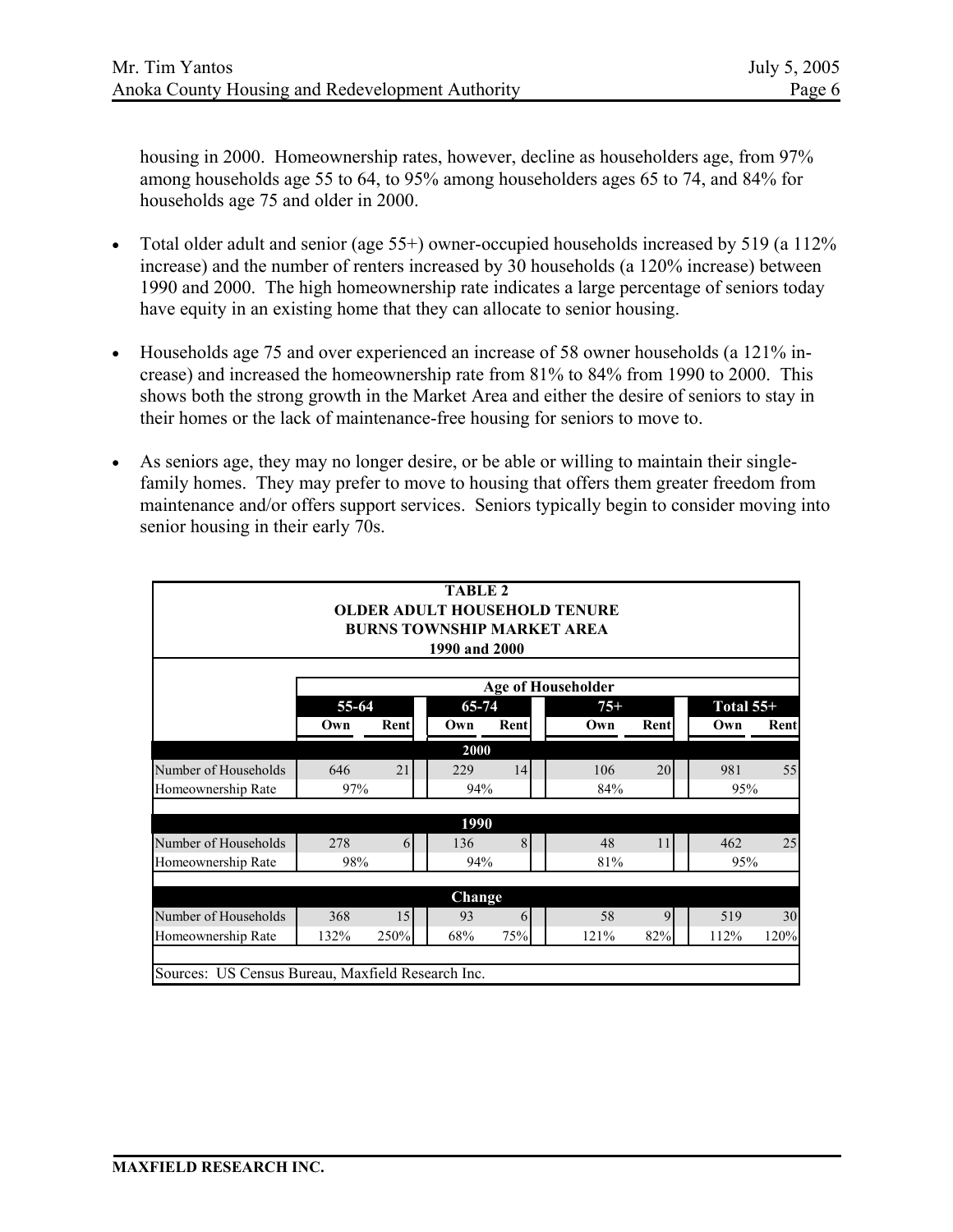

The graph above shows that as seniors in the Market Area age, the rate of homeownership declines. The graph illustrates that many seniors over the age of 70 are choosing to stay in their single-family homes or have a lack of choices near their location for alternative senior housing.

# **Home Values**

Maxfield Research gathered data on resale prices for all single-family homes in the Burns Township Market Area. Table 3 on the following page presents home resale data for homes that are 15 years and older in the Market Area. This data is presented for the years 2000 through May 2006 from the local Multiple Listing Service. This information is useful because it is a good indicator of the amount of equity that seniors may be able to derive from the sale of their homes. This information is also useful in that this built-up equity could be used to cover the cost of housing or supplement their income should they desire to move into alternative housing. To better gauge the likely equity that area seniors might be able to command, we have examined sales data only for homes 15 years and older. We collected data on older homes because most seniors' homes are older and many of the new homes constructed in the Market Area over the last decade and a half are occupied by younger households, especially in the southern part of the Market Area.

• As of May 2005, the average value of homes resold in the Burns Township Market Area (among homes that are over 15 years old) is roughly about \$251,336 while the median sale price was \$218,600. It should be noted that median sale prices are generally a more accurate portrayal of home equity since average figures can be skewed by a few very high- or low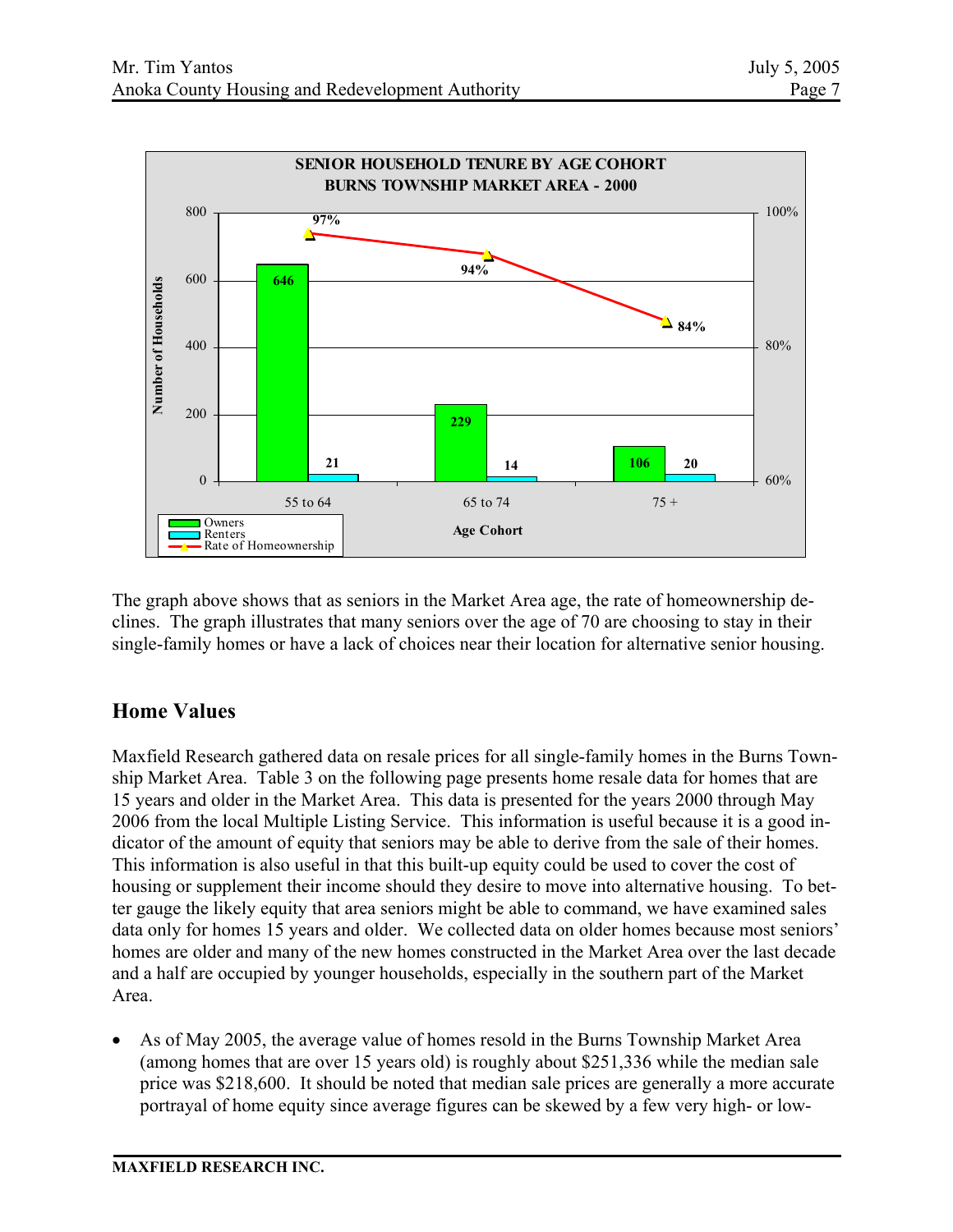priced homes. In the Market Area, for example, the highest-price home sold in the year 2004 was \$510,000, and the lowest-priced home was \$123,500.

• Home values have appreciated significantly in the Market Area over the last four years with the median sales price increasing 44% and average sale price increasing 50% from 2000 to 2004. Both the average and median home sale prices have steadily increased each year from 2000 through 2004.

| <b>TABLE 3</b><br>SINGLE-FAMILY HOME RESALES FOR HOMES 15+ YEARS OLD<br><b>BURNS TOWNSHIP MARKET AREA</b><br>2000 through May 2005 |                                           |                                                                                       |            |               |            |               |  |  |  |
|------------------------------------------------------------------------------------------------------------------------------------|-------------------------------------------|---------------------------------------------------------------------------------------|------------|---------------|------------|---------------|--|--|--|
|                                                                                                                                    | <b>Sale Price Distribution</b><br>Average |                                                                                       |            |               |            |               |  |  |  |
|                                                                                                                                    | # of                                      | Market Time                                                                           | Median     | $\frac{0}{0}$ | Average    | $\frac{0}{0}$ |  |  |  |
| Year                                                                                                                               | Resales                                   | (Days)                                                                                | Sale Price | Change        | Sale Price | Change        |  |  |  |
| 2000                                                                                                                               | 70                                        | 85                                                                                    | \$151,950  |               | \$155,881  |               |  |  |  |
| 2001                                                                                                                               | 73                                        | 68                                                                                    | \$169,900  | 12%           | \$182,619  | 17%           |  |  |  |
| 2002                                                                                                                               | 76                                        | 68                                                                                    | \$180,450  | $6\%$         | \$189,506  | $4\%$         |  |  |  |
| 2003                                                                                                                               | 82                                        | 63                                                                                    | \$203,500  | 13%           | \$222,456  | 17%           |  |  |  |
| 2004                                                                                                                               | 91                                        | 70                                                                                    | \$218,500  | $7\%$         | \$233,284  | $5\%$         |  |  |  |
| $2005*$                                                                                                                            | 25                                        | 70                                                                                    | \$218,600  | $0\%$         | \$251,336  | 8%            |  |  |  |
| Sales are through May 2005                                                                                                         |                                           |                                                                                       |            |               |            |               |  |  |  |
|                                                                                                                                    |                                           | Sources: Regional Multiple Listing Service of Minnesota (MLS); Maxfield Research Inc. |            |               |            |               |  |  |  |

- In 2000, the average length of time a home remained on the market was 85 days. The average market time decreased the following year to 68 days. The days on market has remained steady since 2001, currently at 70 days in May 2005. The average sale time of two months is fairly quick and indicates the market is a sellers market and that seniors would be able to sell their homes in a short period of time should they decide or need to sell their homes.
- Because a large majority of senior homeowners own their homes outright, they have access to a sizeable financial resource in the form of the equity they can realize from the sale of their homes. While the interest earned on investing these funds can help offset the monthly costs associated with living in a senior housing facility, many seniors are also willing to begin spending-down assets in order to live in a facility that meets their needs. For example, a senior who owns their home outright for \$218,000 would likely be able to derive approximately \$202,740 after factoring in marketing/real estate commissions and moving costs. Should this equity be invested in an interest-bearing account with a four percent return, it would produce an income of \$8,110 annually (or \$676 per month).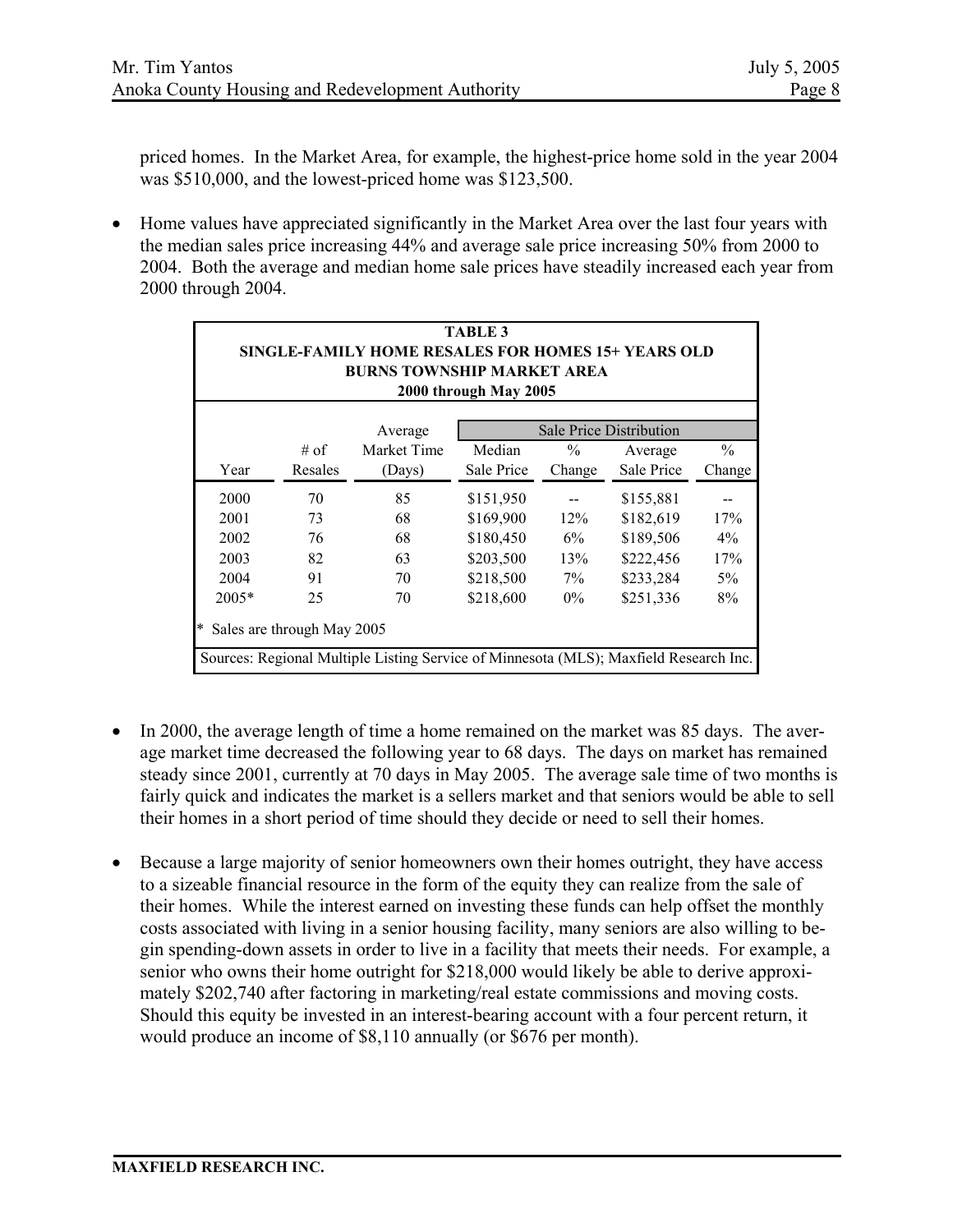## **Senior Housing Defined**

Senior housing is a concept that generally refers to the integrated delivery of housing and services to seniors. As shown in Figure 1, however, senior housing can include a wide range of product types across the service-delivery spectrum. These product types range from independent apartments and/or townhomes with virtually no services to highly specialized, service-intensive, assisted living units or housing geared for people with dementia-related illnesses (termed "memory care"). In general, independent senior housing attracts people age 65 and over while assisted living typically attracts people age 80 and older who need assistance with activities of daily living (ADLs).

The least service-intensive projects, also termed "*active adult*" or "*adult/few services*" projects, are similar to general occupancy housing projects in that they offer virtually no support services or health care, but are age-restricted (typically 55 or 62 and over). Organized activities, transportation programs and common areas are typical of these projects. However, due to the lack of services, adult/few services projects typically do not command the rent premiums of more service-intensive senior housing.



*Congregate/optional-services* projects, the next level up on the service-delivery spectrum, offer residents some support services such as meals and housekeeping, but these services are typically a-la-carte so that residents can choose whether or not to pay for them. Next on the servicedelivery spectrum are *congregate/service-intensive* projects, which include even more personalized support services in the rent, and attract a frailer senior population than adult or optionalservices projects. As the proposed project in Burns Township will be independent senior housing, this preliminary demand study focuses on independent senior housing (with and without services) in the Burns Township Market Area.

The most service-intensive product types, *assisted living* and *memory care*, offer the highest level of services that are just short of a nursing home. Typically, services covered in the fee for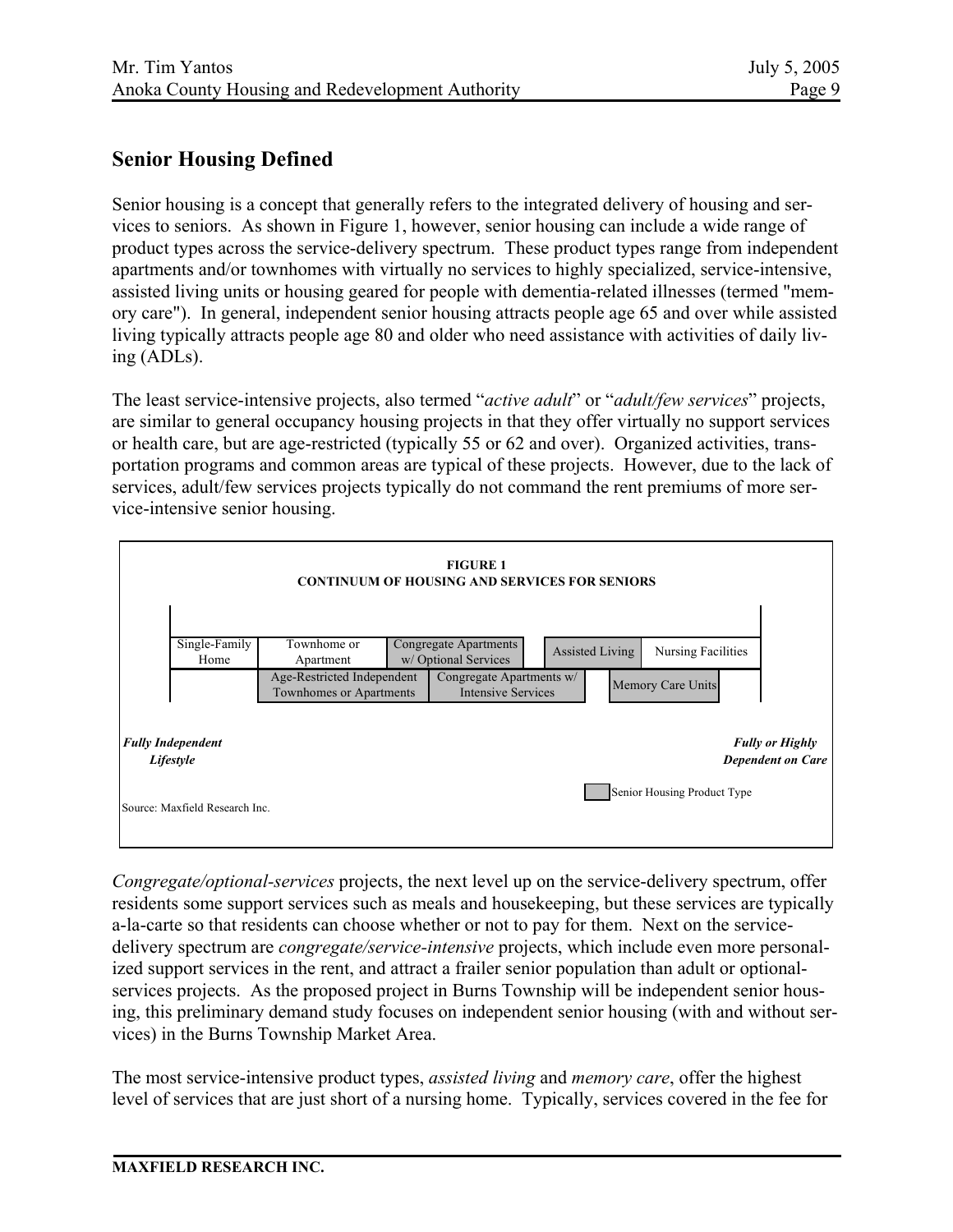both of these product types include all meals, housekeeping, linen changes, personal laundry, 24 hour emergency response, and a wide range of personal care and therapeutic services (either built into the fee or a-la-carte). Sponsorship by a nursing home, hospital, faith-based organization or other health care entity is common for assisted living and memory care projects (as well as for many congregate/service-intensive projects).

## **Supply of Independent Senior Housing in the Burns Township Market Area**

The Burns Township Market Area currently has no independent senior rental properties. Table 4 below summarizes the existing and pending supply of adult/few services senior housing in the Burns Township Market Area. We have identified one development under construction in the Market Area. The project is the Lake George Senior Apartments that incurred a fire last year and was destroyed.

|                                                              |              |           |              |                                                                   | <b>TABLE 4</b><br><b>ST. FRANCIS MARKET AREA</b><br>April 2005 | <b>INDEPENDENT SENIOR HOUSING DEVELOPMENTS</b>       |                      |                                                                                                                                  |                                         |
|--------------------------------------------------------------|--------------|-----------|--------------|-------------------------------------------------------------------|----------------------------------------------------------------|------------------------------------------------------|----------------------|----------------------------------------------------------------------------------------------------------------------------------|-----------------------------------------|
| Project                                                      | Year<br>Open | Vacancies | Vac.<br>Rate | <b>Unit Mix</b>                                                   | <b>Unit Size</b><br>(Sq. Ft.)                                  | <b>Monthly Fee</b>                                   | <b>Services</b>      | <b>Amenities/Features/Comments</b>                                                                                               | % of Units<br>Considered<br>Competitive |
|                                                              |              |           |              |                                                                   | <b>Adult/Few Services</b>                                      |                                                      |                      |                                                                                                                                  |                                         |
| None                                                         |              |           |              |                                                                   |                                                                |                                                      |                      |                                                                                                                                  |                                         |
| <b>Existing Total</b>                                        |              | $\bf{0}$  | $0.0\%$      | $\mathbf{0}$                                                      |                                                                |                                                      |                      |                                                                                                                                  |                                         |
| <b>PENDING</b>                                               |              |           |              |                                                                   |                                                                |                                                      |                      |                                                                                                                                  |                                         |
| <b>Lake George Senior</b><br>Market Rate Rental<br>Oak Grove | 2006         |           |              | $14 - 1BR$<br>$15 - 1BR + D$<br>$17 - 2BR$<br>$6 - 2BR + D$<br>52 | $750 - 800$<br>946<br>$1,002 - 1,328$<br>1,355                 | $$600 - $850$<br>\$950<br>$$990 - $1,220$<br>\$1,250 | No services offered. | Central A/C, In-unit W/D, library,<br>excersise room, computer room,<br>community room, underground heated<br>garage is \$30/mo. | 50%                                     |
| <b>Pending Total</b>                                         |              |           |              | 52                                                                |                                                                |                                                      |                      |                                                                                                                                  |                                         |
| Source: Maxfield Research Inc.                               |              |           |              |                                                                   |                                                                |                                                      |                      |                                                                                                                                  |                                         |

#### *Burns Township*

There are currently no pending senior projects in Burns Township.

#### *St. Francis*

• There are currently no pending senior projects in the City of St. Francis. However, a similar market assessment was completed for senior housing in St. Francis April 2005. Discussions with the city planner indicate they will begin to move forward with a senior rental project consisting of about 28 to 32 units.

#### *Oak Grove*

• Lake George Senior Apartments was awaiting insurance proceeds before they could start with the reconstruction after a fire destroyed the almost completed project last summer. City officials stated that reconstruction should begin early July. The Lake George development is a 52-unit affordable independent senior project at 80% of AMI. The building will consist of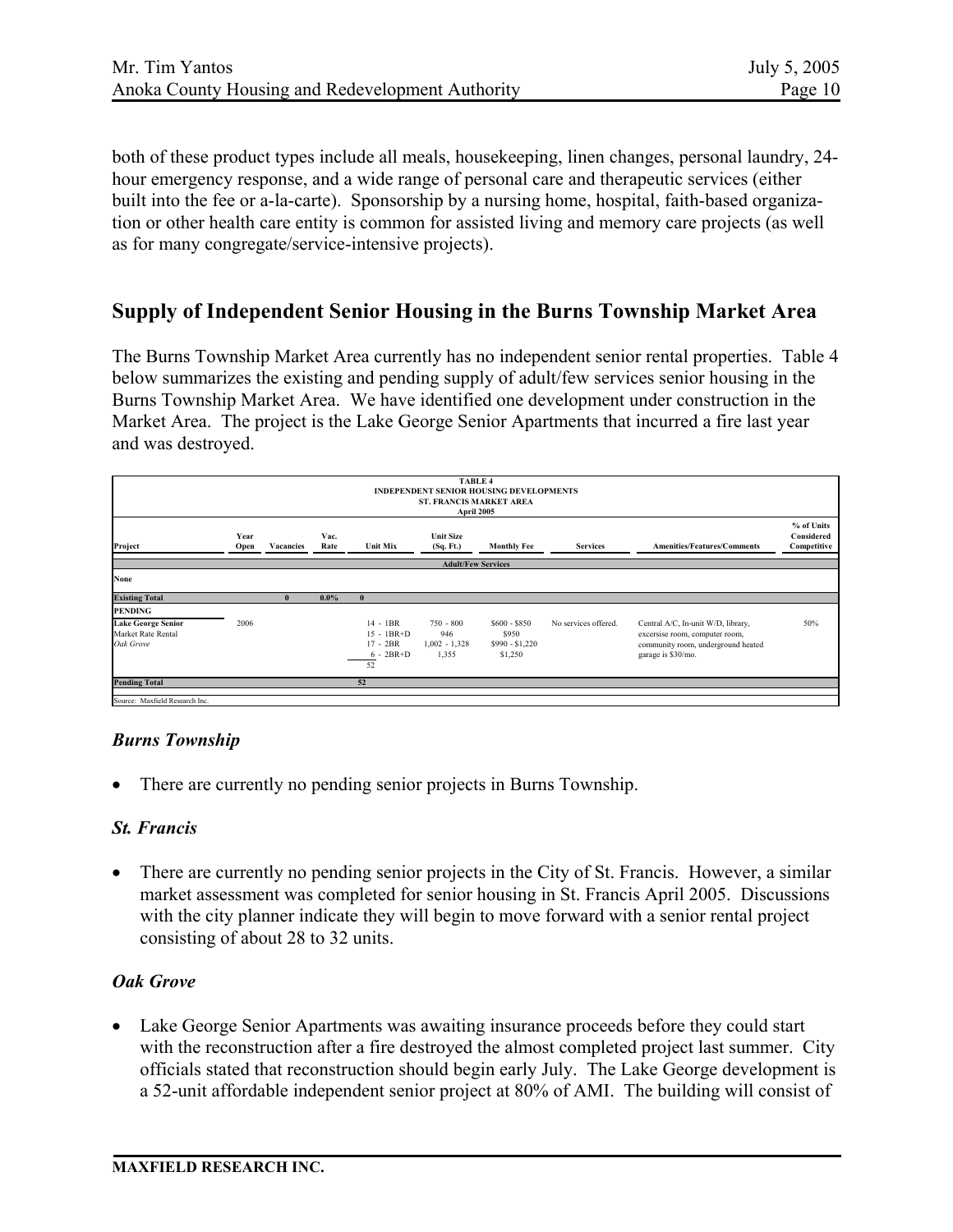14 one-bedroom units, 15 one-bedroom plus den units, 16 two-bedroom units, and 6 twobedroom plus den units. One-bedroom units will range in size from 750 to 800 square feet and will achieve monthly rents of \$600 to \$850, one-bedroom plus den units will be 946 square feet and rent for \$950, two-bedroom units will range in size from 1,002 to 1,328 and rent from \$990 to \$1,220, and the two-bedroom plus den units will be 1,355 square feet and rent for \$1,250. Underground garage stalls will be available for \$30 per month.

# **Market Rate Independent Senior Housing Demand Estimates**

Table 5 below and the accompanying chart present our demand calculations for market rate independent senior rental housing in Burns Township.

| <b>TABLE 5</b>                                                                                                                                                  |                            |                    |              |                                                           |                    |              |
|-----------------------------------------------------------------------------------------------------------------------------------------------------------------|----------------------------|--------------------|--------------|-----------------------------------------------------------|--------------------|--------------|
| ADULT RENTAL SENIOR HOUSING DEMAND                                                                                                                              |                            |                    |              |                                                           |                    |              |
| <b>BURNS TOWNSHIP MARKET AREA</b>                                                                                                                               |                            |                    |              |                                                           |                    |              |
| 2004 & 2009                                                                                                                                                     |                            |                    |              |                                                           |                    |              |
|                                                                                                                                                                 |                            |                    |              |                                                           |                    |              |
|                                                                                                                                                                 |                            | 2004               |              |                                                           | 2009               |              |
|                                                                                                                                                                 |                            | Age of Householder |              |                                                           | Age of Householder |              |
|                                                                                                                                                                 | 55-64                      | 65-74              | $75+$        | 55-64                                                     | 65-74              | $75+$        |
| # of Households w/ Incomes of $> $25,000/$30,000$                                                                                                               | 798                        | 287                | 122          | 1,017                                                     | 400                | 194          |
| (plus)                                                                                                                                                          | $\! + \!\!\!\!$            |                    |              | $^{+}$                                                    |                    |              |
| # of Households w/ Incomes of \$18-\$25K/\$23-30K                                                                                                               | 35                         | 30                 | 34           | 40                                                        | 23                 | 43           |
| (times) Homeownership Rate                                                                                                                                      | x 97%                      | 94%                | 84%          | 97%<br>X                                                  | 94%                | 84%          |
| (equals) Potential Market                                                                                                                                       | 34<br>$=$                  | 28                 | 29           | 39<br>$=$                                                 | 22                 | 36           |
| (equals)Total Potential Market Base                                                                                                                             | 832<br>$\qquad \qquad =$   | 315                | 151          | 1,056<br>$\qquad \qquad =$                                | 422                | 230          |
| (times) Potential Short-Term Capture Rate                                                                                                                       | 0.4%<br>X                  | 6.5%               | 12.5%        | 0.4%<br>$\mathbf X$                                       | 6.5%               | 12.5%        |
| (equals) Potential Demand                                                                                                                                       | $\mathbf{3}$<br>$=$        | 20<br>$\ddot{}$    | $^{+}$<br>19 | $\overline{\mathbf{4}}$<br>$\qquad \qquad =$<br>$\ddot{}$ | 27                 | 19<br>$^{+}$ |
|                                                                                                                                                                 |                            |                    |              |                                                           |                    |              |
| <b>Total Local Short-Term Demand Potential</b>                                                                                                                  |                            | 43<br>$=$          |              | $=$                                                       | 50                 |              |
| (plus) Demand from Outside Market Area (20%)                                                                                                                    |                            | 11<br>$^{+}$       |              | $^{+}$                                                    | 13                 |              |
| (equals) Total Adult Rental Demand Potential                                                                                                                    |                            | 53<br>$=$          |              | $=$                                                       | 63                 |              |
| (minus) Existing Competitive Units *                                                                                                                            |                            | $\Omega$           |              |                                                           | 25                 |              |
| (equals) Senior adult rental demand in Market Area                                                                                                              |                            | 53<br>$=$          |              | $=$                                                       | 38                 |              |
|                                                                                                                                                                 |                            |                    |              |                                                           |                    |              |
| (time) Percent of demand capturable by project in Burns Township                                                                                                | x 30% - 35%<br>x 30% - 35% |                    |              |                                                           |                    |              |
| (equals) Senior adult rental demand in the Market Area                                                                                                          |                            | $= 16 - 19$        |              |                                                           | $= 11 - 13$        |              |
|                                                                                                                                                                 |                            |                    |              |                                                           |                    |              |
|                                                                                                                                                                 |                            |                    |              |                                                           |                    |              |
| * Existing Competitive unit counts reflect the estimated number of units that will be competitive based on position in the Market Area, less a 5% vacancy rate. |                            |                    |              |                                                           |                    |              |
| Source: Maxfield Research Inc.                                                                                                                                  |                            |                    |              |                                                           |                    |              |

Table 5 calculates demand based on senior households that have incomes of \$25,000 or more. This estimate also includes senior households whose incomes would rise to this level based on proceeds gained from the sale of their single-family homes. We have estimated this proportion based on the homeownership rates and home values in the Burns Township Market Area.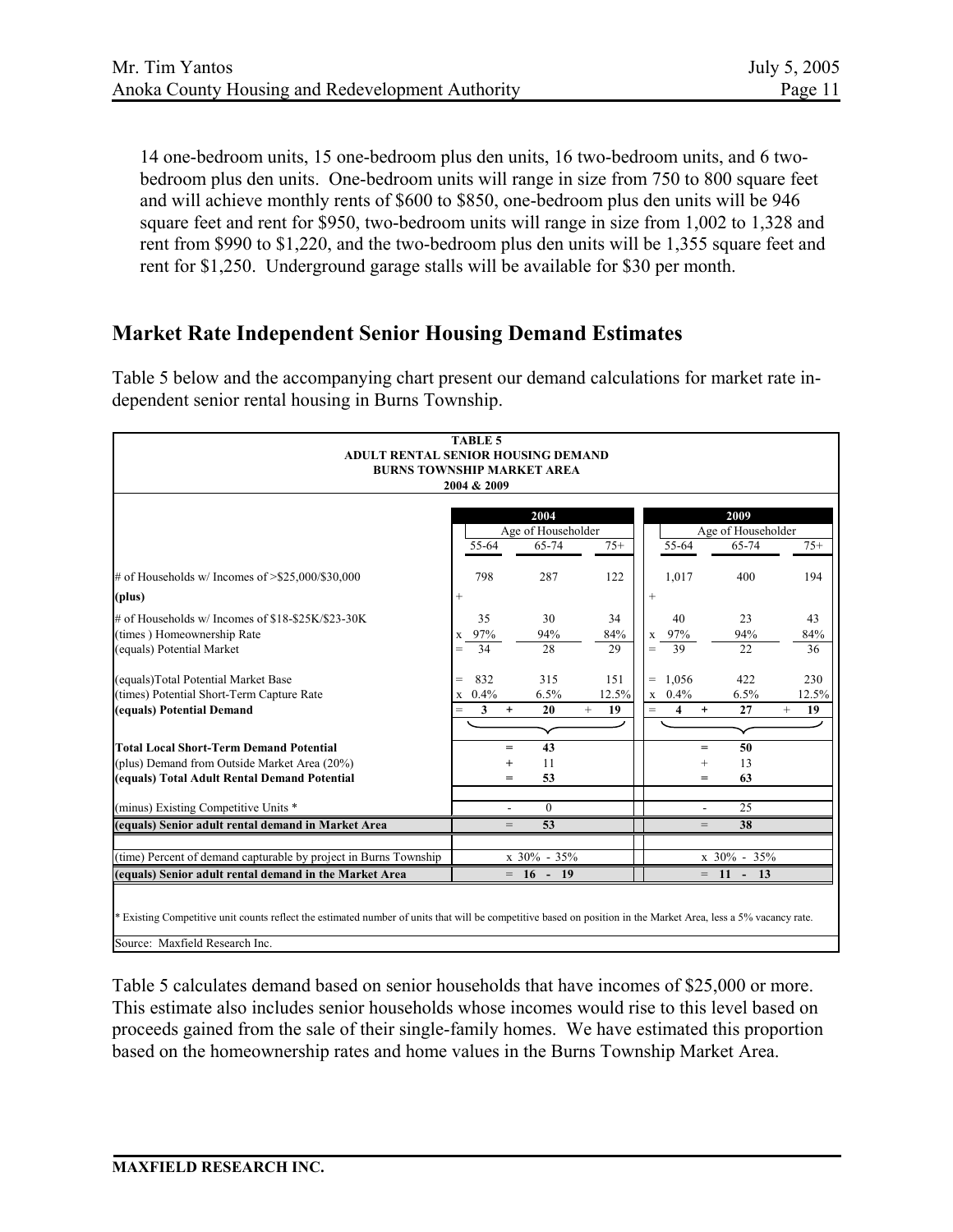To arrive at the potential age- and income-qualified base for market rate independent senior housing, we have included all older adult and senior households that have incomes of \$25,000 or more plus households that have incomes between \$18,000 and \$25,000 who would qualify with the proceeds from the sale of their home. We estimate that the number of age- and incomequalified older adult and senior households in the Market Area in 2004 to total 1,298.

We then adjusted the number of age-qualified older adults to include appropriate short-term capture rates for each age cohort. In 2004, we estimate these capture rates to be 0.4% of households age 55 to 64, 6.5% of households 65 to 74, and 12.5% of households age 75 and older. We used the same capture rates for 2009. This results in a short-term (2004) demand potential of approximately 43 market rate independent senior rental units.

We also estimate that additional demand will come from outside the Burns Township Market Area. This demand will consist primarily of parents of adult children living in the Market Area, individuals who live just outside the Market Area and have an orientation to the area, as well as former residents who desire to return. Due to the proximity of Burns Township and the Remainder of the Market Area from the Metro Area, we estimate that approximately 20 percent of the demand for independent senior rental housing will come from outside the Market Area. The demand from local seniors is then added to the demand from seniors who would relocate to the Burns Township Market Area resulting in a total unmet demand for 53 independent senior units in 2004 and 63 independent senior housing units in 2009.

From this estimate, a portion of existing and pending competitive rental units serving the Market Area are subtracted (minus a vacancy factor of 5% to allow for sufficient consumer choice and turnover), resulting in net demand for 53 rental units in the Market Area in 2004. We estimate that by 2009, the demand for senior rental units in the Market Area will decrease slightly to approximately 38 units. If the St. Francis senior project were to come online within the next five years, this number would decrease to 12 units in 2009.

**Finally, we estimate a range of 30-35 percent of this demand could be captured by a project located in Burns Township. This results in a demand for 16 to 19 independent senior rental units in 2004, decreasing slightly in 2009 to 11 to 13 senior rental units when the Lake George project comes online in 2006. If the St. Francis project were to come online before 2009, the demand would decrease to 4 units by 2009.**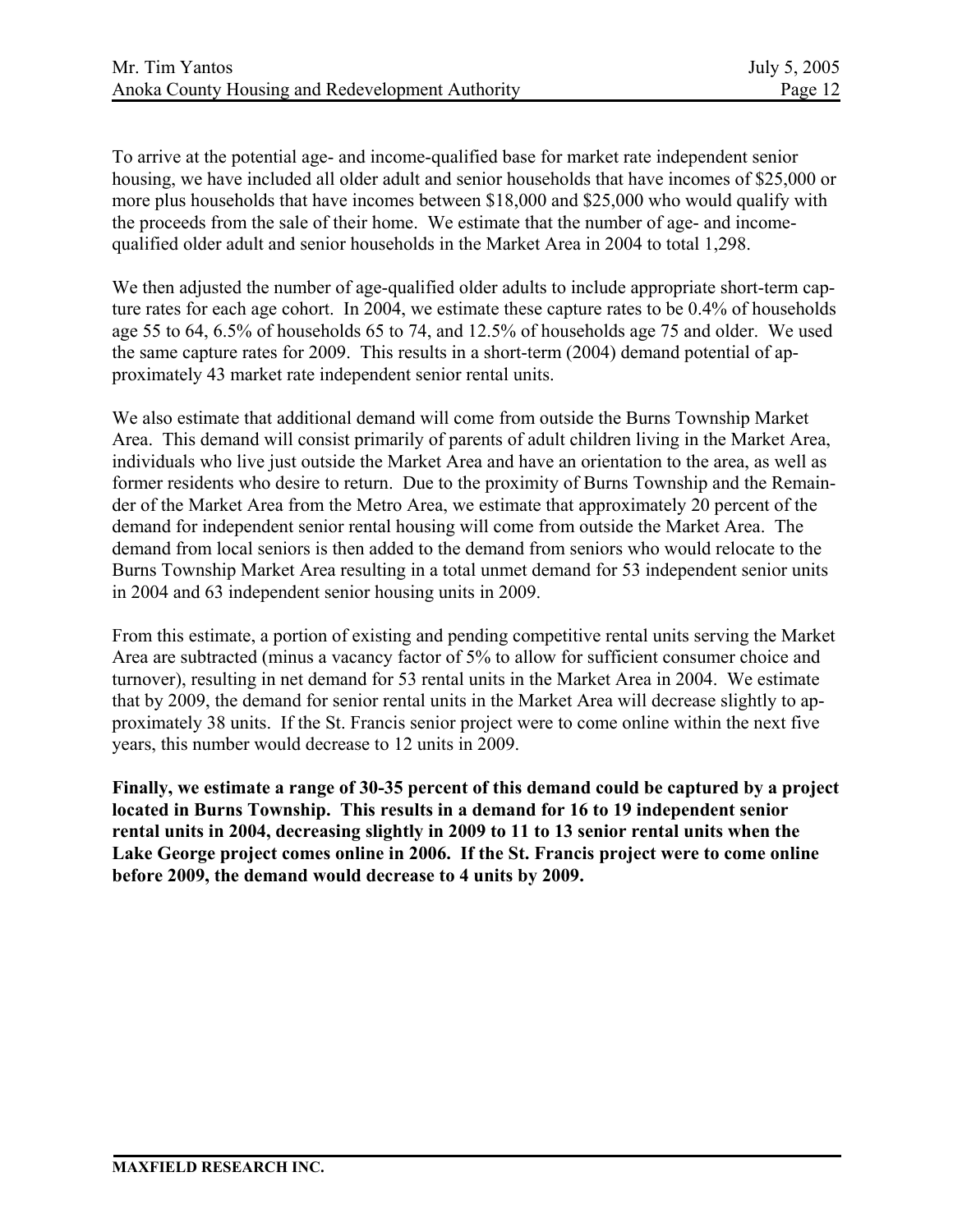

# **Preliminary Conclusions**

The initial market assessment of the age/income-qualified senior base and lack of existing competitive units in the Burns Township Market Area indicate that as of 2004 demand exists for market rate independent senior rental housing. As Table 5 shows, our calculations indicate that there is sufficient demand to support up to 16 to 19 adult rental units in 2004. The Lake George Senior Apartments is the only project under construction and/or pending in the Market Area and will absorb some of the pent-up demand in 2006 when it opens for occupancy. When the Lake George project opens, demand in 2006 will decrease to 10 units and as those units are absorbed into the Market, demand will then increase slightly to 11 to 13 units by 2009. However, if the St. Francis senior project were to come online in the next few years demand would decrease to only 4 units by 2009. Competing with the project in Oak Grove and specifically a project in St. Francis would be difficult due the infrastructure of St. Francis to provide a wide variety a goods and services. Based on these factors and the projected level of unmet demand, we would not recommend proceeding with an independent senior housing development.

Although demand is shown as minimal in 2009 we have provided recommended unit mix, sizes, and pricing for the proposed senior housing project based on the 2004 demand figures. We would recommend that the project include a range of unit sizes and types to appeal to a broader target market. Based on rents achieved at existing and pending projects in the Market Area, we recommend monthly rents ranging from \$700 to \$800 for one-bedroom units and \$950 to \$1,100 for two-bedroom units. These monthly rents include water, sewer, and trash removal. Residents would responsible for heat and electricity, however.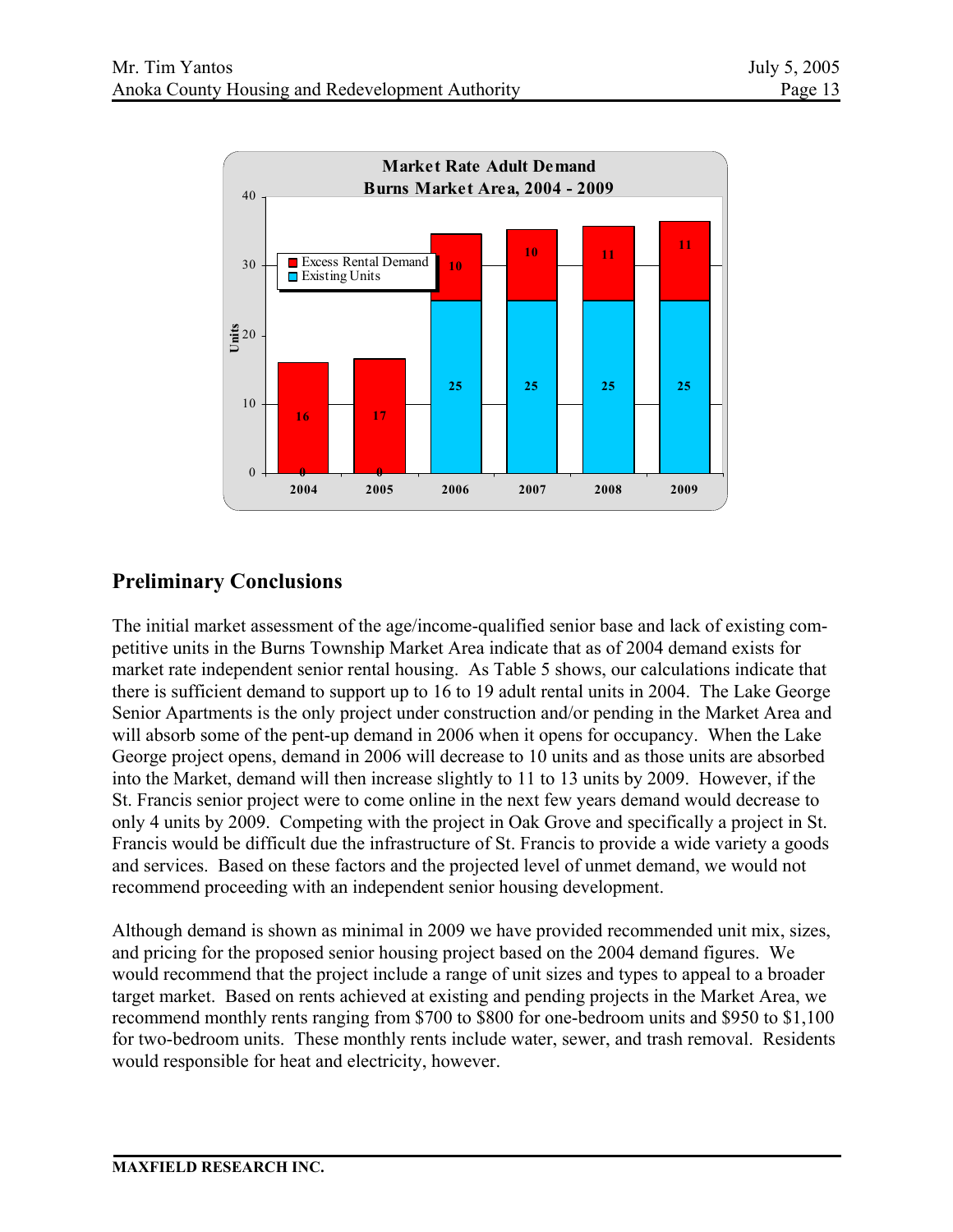#### **TABLE 6 BURNS TOWNSHIP MARKET AREA INDEPENDENT SENIOR HOUSING RECOMMENDED CONCEPT June 2005**

| $#$ of Units | Unit Type | Unit Sizes<br>(Sq. Ft.) | Monthly<br>Rent | Rent per<br>(Sq. Ft.) |
|--------------|-----------|-------------------------|-----------------|-----------------------|
| $6 -$        | 6 IBR     | 725 - 800               | $$700 - $800$   | $$0.97 - $1.00$       |
| 4 -          | 6 2BR     | $1,000 - 1,150$         | $$950 - $1,100$ | $$0.95 - $0.96$       |
| 10 -         |           |                         |                 |                       |

Source: Maxfield Research Inc.

### **Site Locations/Descriptions**

Burns Township City officials provided two locations to analyze for senior housing. Important criteria for independent seniors when choosing locations for senior rental housing are accessibility and visibility, proximity to health care and community services, compatibility with surrounding land uses, and aesthetics of surrounding land uses.

### **Site #1**

This Site is located in Nowthen which is located within Burns Township on County Road 5 (Nowthen Boulevard NW) just south of County Road 22. The Site is directly south and adjacent to the Nowthen Alliance Church. The surrounding land uses consist of farmland to the south and east. West of the Site is a few single family homes and the McKensie Farms Garden Center. North of the Site across County Road 22 is the Burns Township Town Hall, Nowthen Park, and a farm equipment business. Amenities surrounding the Site and within walking distance include Sparky's Café, Sparky's Banquet and Event Center, Northwoods Bar & Grill, Nowthen Nursery, Nowthen Storage, Nowthen Country Store/Marathon Gas Station, Nowthen Alliance Church, Buns Township Town Hall, Nowthen Park, and McKensie Farms Garden Center. All other services such as medical and grocery would involve a drive to one of the surrounding communities (St. Francis, Ramsey, and Elk River). Views from the proposed building would be favorable in all directions. Access to the proposed development would come via County Road 5 (Nowthen Boulevard NW) and County Road 22.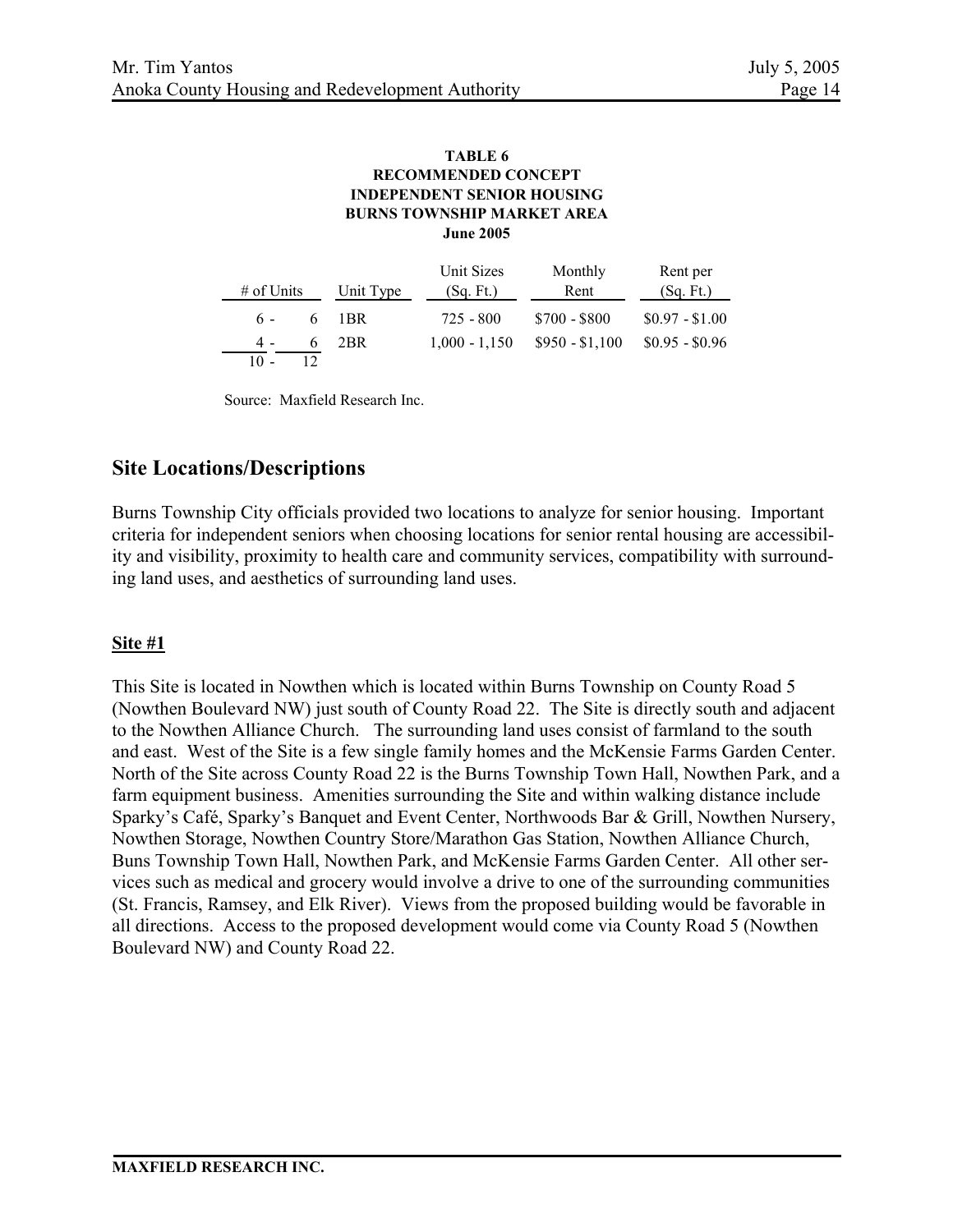

View of Site facing east from across County Road 5 (Nowthen Boulevard NW).



View south of from Site.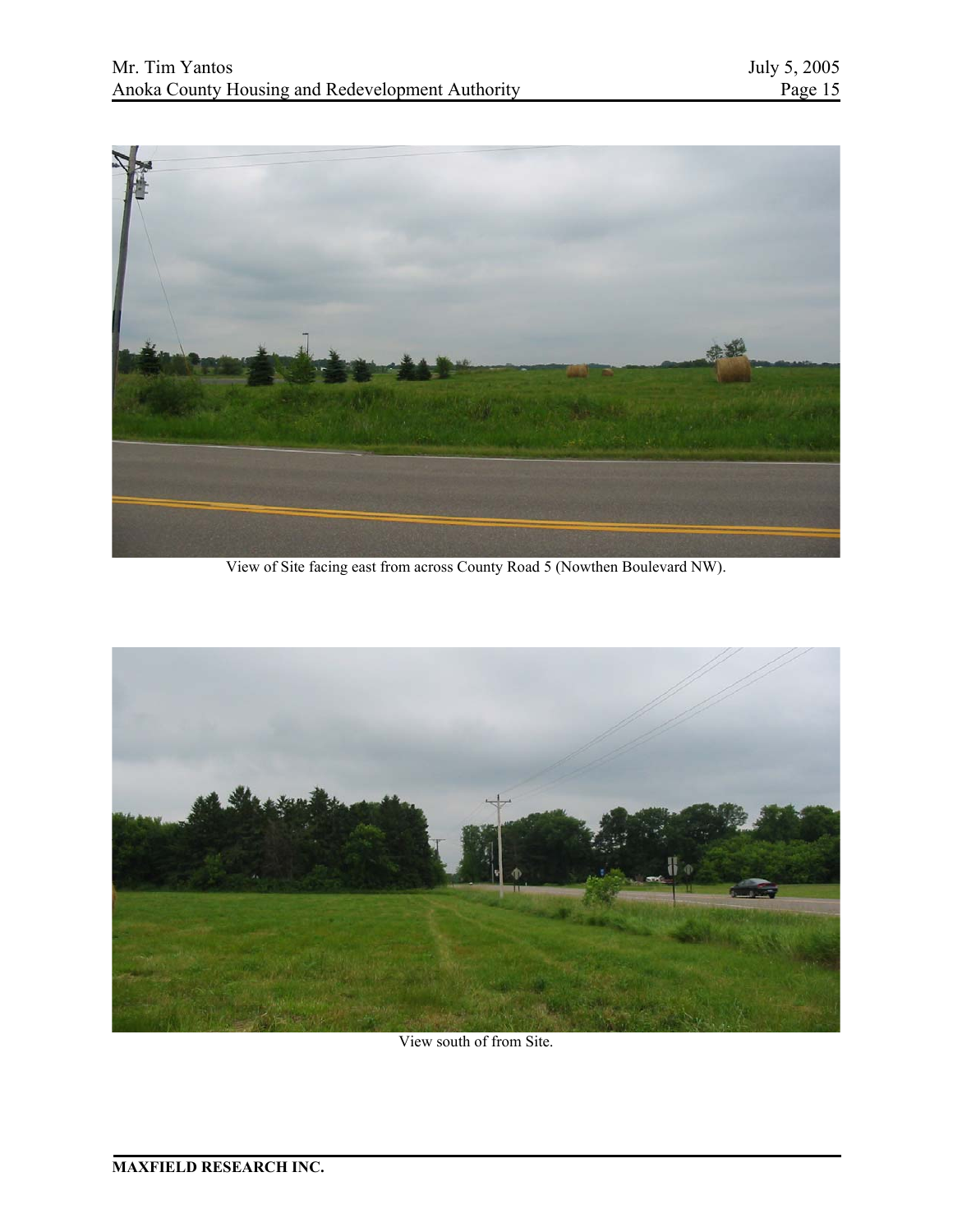

View west from Site of McKensie Farms Garden Center.



View north from Site of Nowthen Alliance Church.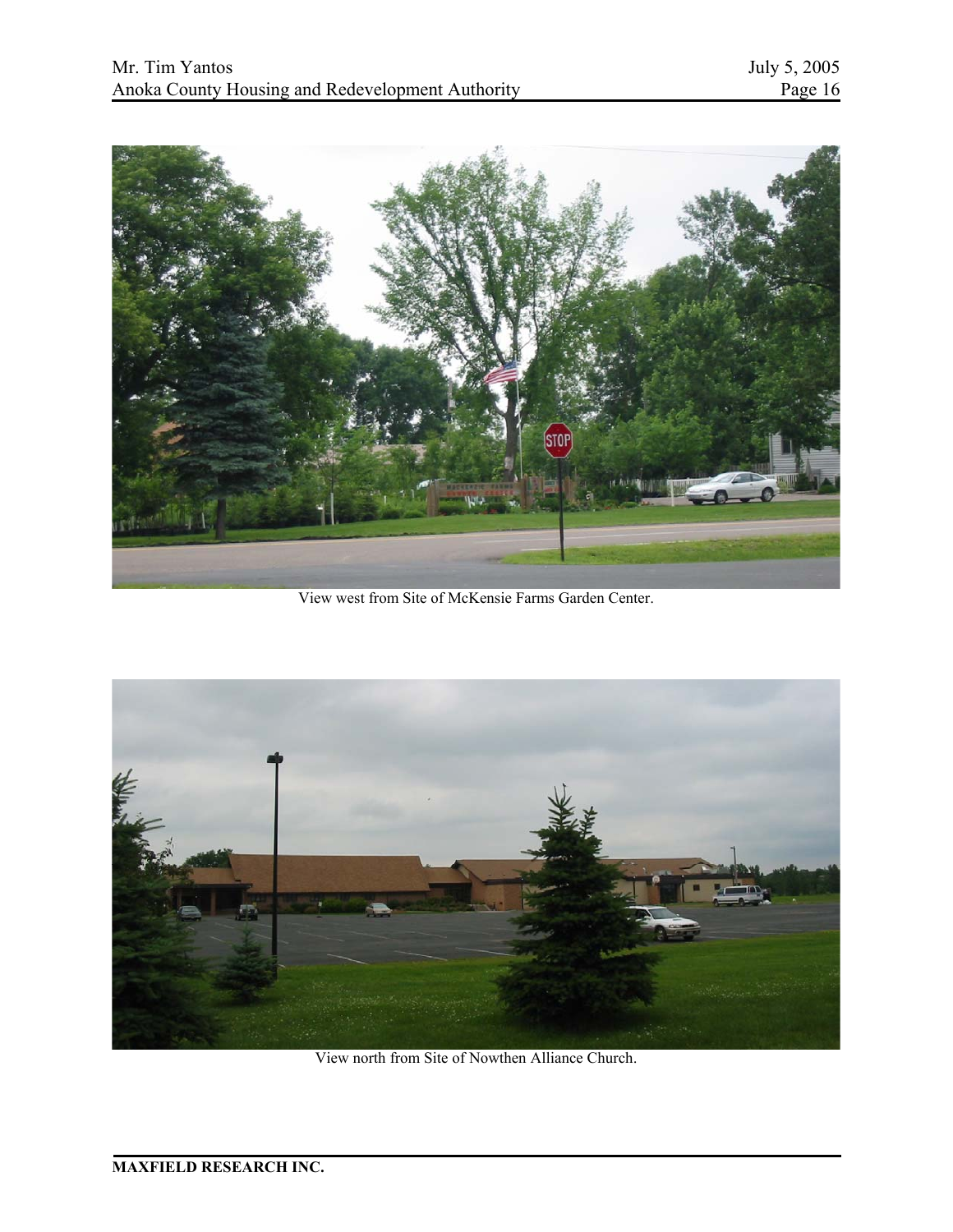### **Site #2**

Site #2 is located at the entrance to Twin Lakes County Park at County Road 65. It is located about 2 miles west of the Burns Township Town Hall in Nowthen and 2 ½ miles east of the Sherburne County and Elk River border. A single family home currently occupies the Site that would be purchased by Burns Township and then raised for the proposed project. The surrounding land uses are compatible, with views of a pond/marsh and trees directly north along with the Twin Lakes County Park surrounding the majority of the Site. A small single family residential neighborhood with about five homes is located to the south across County Road 65. Overall the extended surrounding land is dominated by the County Park and farmland. The nearest goods and services are located about 2 miles east in Nowthen and discussed above in Site #1. Medical services and some other retail not mentioned above such as groceries would be found in surrounding communities such as St. Francis, Ramsey, and Elk River. The St. John's Lutheran Church and Cemetery is located a few blocks east of the Site. The Site is easily accessible from County Road 65



View of the Site from Halas Street NW across County Road 65 facing north.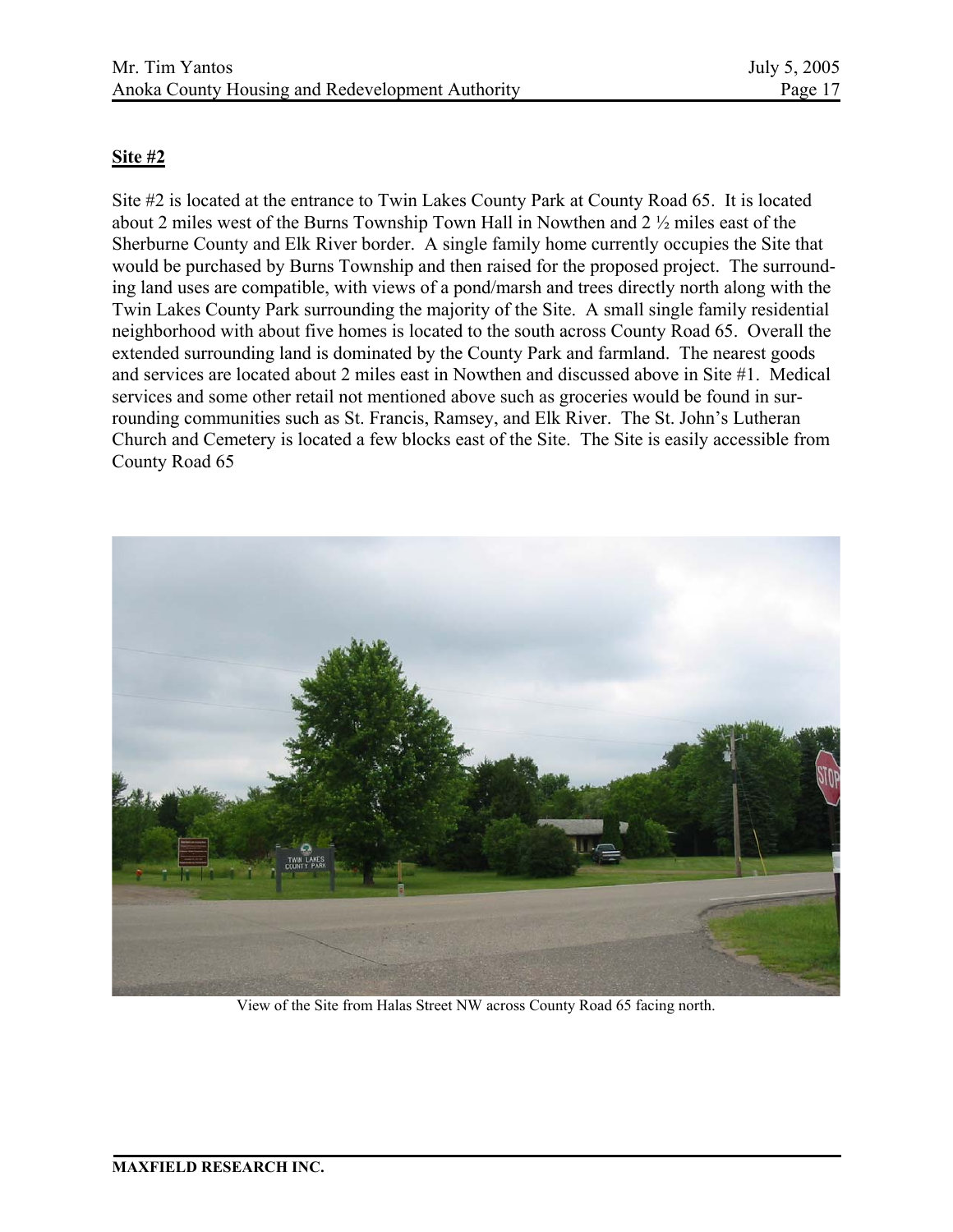

View from Site facing south towards single family homes across County Road 65.



View of wooded area and marsh directly north of Site.